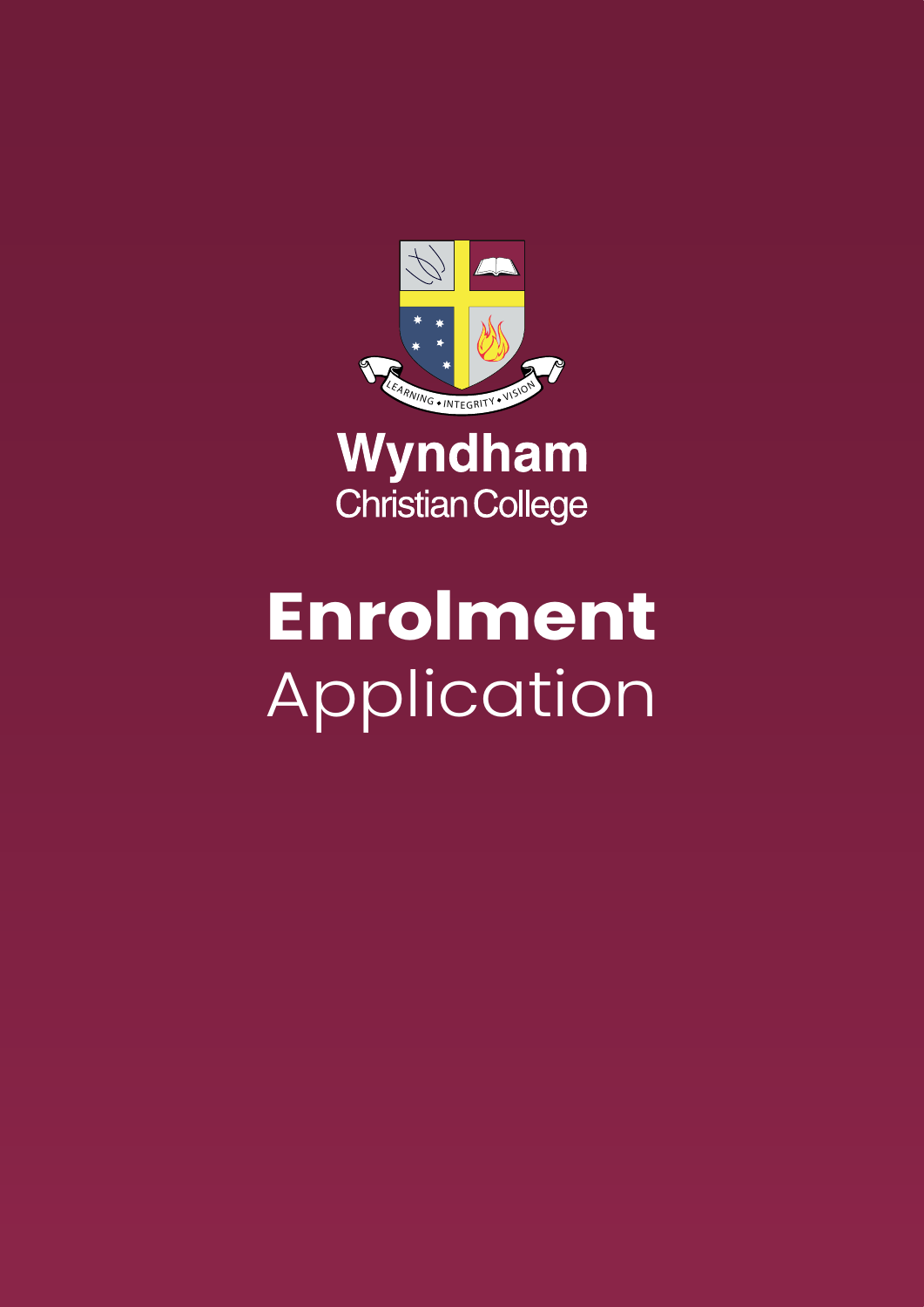## **Contents**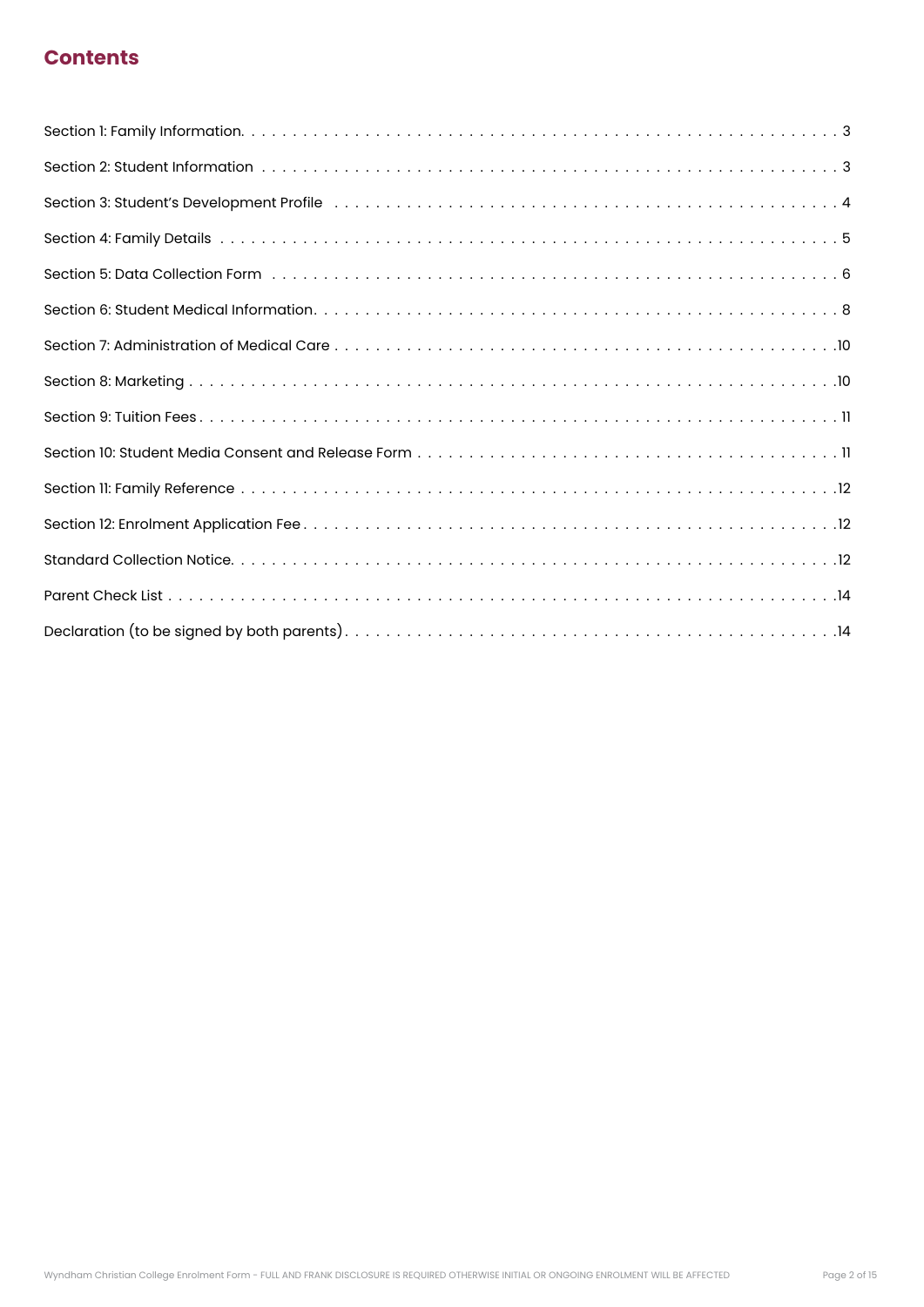## <span id="page-2-0"></span>**Enrolment Application Form**

Have you undertaken a College Tour? Yes No



Please return completed form with all supporting documents to enrolments@wyndhamcc.vic.edu.au or in person to our College Reception.

| <b>Section 1: Family Information</b>                                                                                            |                                                |        |                                         |                                              | S1             |
|---------------------------------------------------------------------------------------------------------------------------------|------------------------------------------------|--------|-----------------------------------------|----------------------------------------------|----------------|
| Surname:                                                                                                                        |                                                |        |                                         |                                              |                |
| Proposed Entry to Wyndham Christian College (Students enrolling in Prep must be 5 years of age by 30 April of that year)        |                                                |        |                                         |                                              |                |
| Year of Enrolment:                                                                                                              |                                                |        |                                         |                                              |                |
| Year Level Entering:                                                                                                            |                                                |        |                                         |                                              |                |
| Prep                                                                                                                            | Yr1 Yr2 Yr3 Yr4 Yr5 Yr6 Yr7                    |        |                                         |                                              |                |
|                                                                                                                                 |                                                |        |                                         |                                              |                |
| <b>Section 2: Student Information</b><br>(One form per student: student info, development profile & medical info is all unique) |                                                |        |                                         |                                              | S <sub>2</sub> |
| Surname:                                                                                                                        |                                                |        |                                         |                                              |                |
| First Name:                                                                                                                     |                                                |        | Sex: M F                                |                                              |                |
| Name known as (if different) eg. shortened first name:                                                                          |                                                |        |                                         |                                              |                |
| Date of Birth:                                                                                                                  | (A copy of Birth Certificate must be supplied) |        |                                         |                                              |                |
| <b>Residential Address:</b>                                                                                                     |                                                |        |                                         |                                              |                |
| Suburb:                                                                                                                         | Post Code:                                     |        |                                         |                                              |                |
|                                                                                                                                 |                                                |        |                                         |                                              |                |
| <b>Nationality</b>                                                                                                              |                                                |        |                                         |                                              |                |
| In which country was the student born?                                                                                          |                                                |        | What is the Nationality of the student? |                                              |                |
| Is the student of Aboriginal or Torres Strait Islander (TSI) origin? Yes, Aboriginal Yes, TSI (if both, tick both boxes) No     |                                                |        |                                         |                                              |                |
| <b>Residency</b>                                                                                                                |                                                |        |                                         |                                              |                |
| What is the student's residency status?                                                                                         |                                                |        |                                         |                                              |                |
| Australian Citizen:                                                                                                             | New Zealand Citizen:                           | Other: |                                         |                                              |                |
| Permanet Resident:                                                                                                              | Temporary Visa holder:                         |        |                                         | A copy of Residency or Visa must be supplied |                |
| If born overseas, on what date did the student arrive in Australia?                                                             |                                                |        |                                         |                                              |                |
| If the student is a Permanent Resident or Temporary Visa holder please provide the following information:                       |                                                |        |                                         |                                              |                |
| Visa type:                                                                                                                      | Current Visa Sub-Class no:                     |        |                                         | Visa expiry date:                            |                |
| Language                                                                                                                        |                                                |        |                                         |                                              |                |
| Does the student speak a language other than English at home? No Yes If yes, what language:                                     |                                                |        |                                         |                                              |                |
| (If more than one language, please indicate the language that is spoken most often)                                             |                                                |        |                                         |                                              |                |
| <b>Current/Previous School</b>                                                                                                  |                                                |        |                                         |                                              |                |

Please provide details of the school where the student was previously enrolled: *A copy of student's most current school report must be supplied.*

Current School or Pre School: Phone: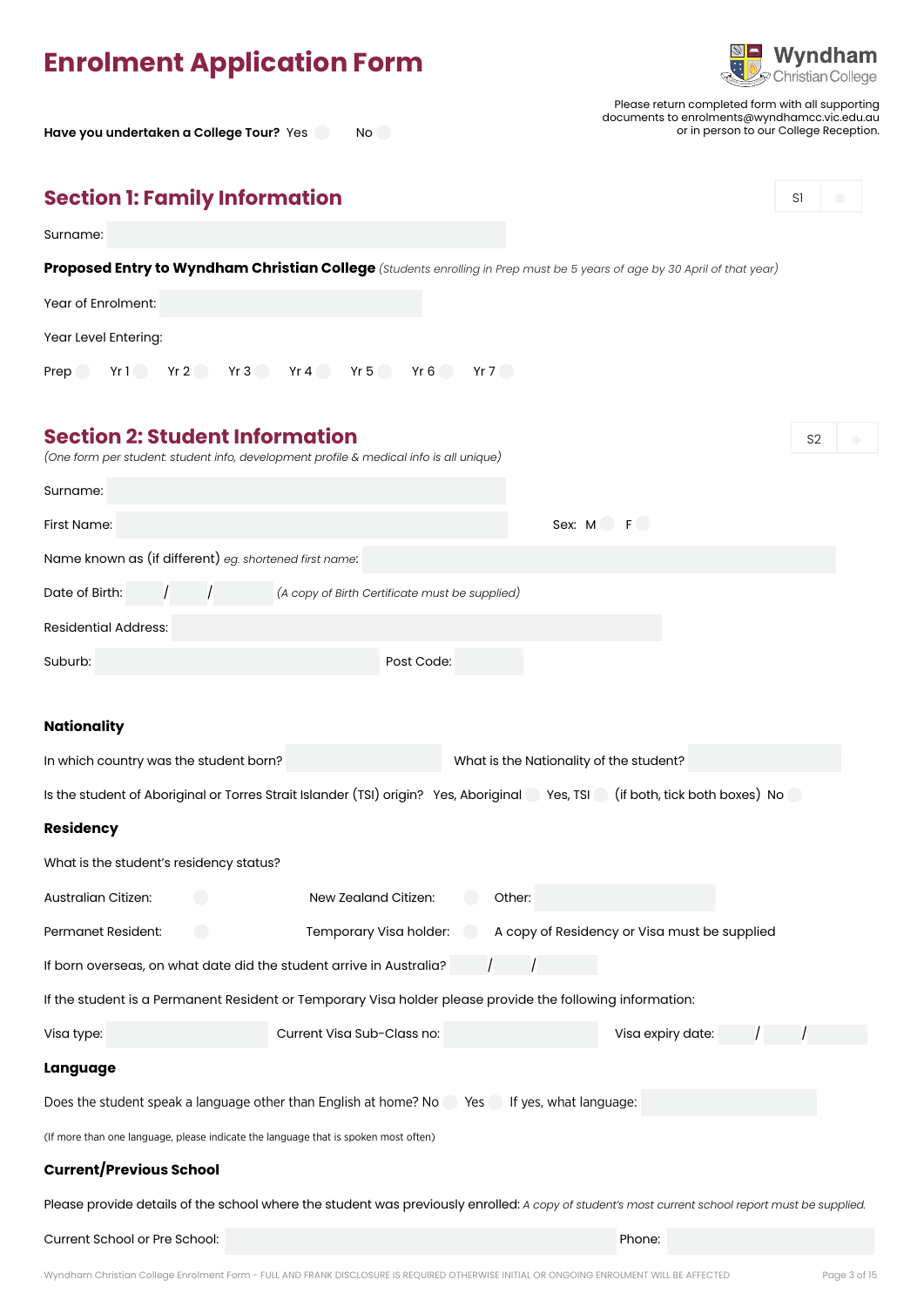<span id="page-3-0"></span>

| Address of Current School:                                                                                                  |                                           |    |
|-----------------------------------------------------------------------------------------------------------------------------|-------------------------------------------|----|
| Dates of attendance (for example June 2018 to August 2019):                                                                 |                                           | to |
| Please list previous Schools :                                                                                              |                                           |    |
| Has your child ever been expelled?                                                                                          | $Yes$ $No$<br>Suspended? Yes No           |    |
| Or refused admission to another school?                                                                                     | Yes No                                    |    |
| If yes, what was the reason?                                                                                                |                                           |    |
| Are there any factors that may influence your child's education or which may be relevant to their enrolment at the College? |                                           |    |
| If yes, please indicate the details briefly:                                                                                |                                           |    |
|                                                                                                                             |                                           |    |
|                                                                                                                             |                                           |    |
| Does your child have any behavioural difficulties?                                                                          | If yes, please provide details:<br>Yes No |    |
|                                                                                                                             |                                           |    |
|                                                                                                                             |                                           |    |
|                                                                                                                             |                                           |    |

*Wyndham Christian College may need to contact the current educational provider to clarify the student's previous enrolment details including any outstanding fees or payments and educational progress. The provider may require written permission before releasing information. Do you give permission for a signed copy of this Student Enrolment Application Form to be used to provide such authorisation?* Yes No

## **Section 3: Student's Development Profile**

| Has the student ever been referred to the Preschool Field Officer (PSFO)? | Yes<br>No.              |
|---------------------------------------------------------------------------|-------------------------|
| Does your child have learning difficulties or need additional assistance? | Yes<br>No               |
| Has the student repeated a year level at school?                          | Yes<br>No.              |
| Has your child ever received Learning Support?                            | Yes<br>No.              |
| If yes, year levels:                                                      |                         |
| Has your child been diagnosed with Dyslexia?                              | <b>Yes</b><br><b>No</b> |
| Has your child been diagnosed with Autism Spectrum Disorder?              | Yes<br>No               |
| Has your child been diagnosed with:                                       | ADD<br><b>ADHD</b>      |
|                                                                           |                         |

Other:

Is your child taking medication for this? Yes No

Type and Dosage:

Has this student ever received special assessment in the following areas? Please tick all that apply.

| Learning Difficulties      |                                                 | Intellectual Impairment         | Speech-Language Impairment | $\bigodot$ |
|----------------------------|-------------------------------------------------|---------------------------------|----------------------------|------------|
| Autistic Spectrum Disorder |                                                 | Physical Impairment             | Visual Impairment          | $\bigodot$ |
| <b>Hearing Impairment</b>  |                                                 | Social/Emotional Disorder       | Occupational Therapy       | $\bigodot$ |
| Child Guidance             |                                                 | <b>Professional Counselling</b> | Psychiatry                 | $\bigodot$ |
| Psychology                 | $\left( \begin{array}{c} 0 \end{array} \right)$ |                                 |                            |            |

Wyndham Christian College Enrolment Form - FULL AND FRANK DISCLOSURE IS REQUIRED OTHERWISE INITIAL OR ONGOING ENROLMENT WILL BE AFFECTED Page 4 of 15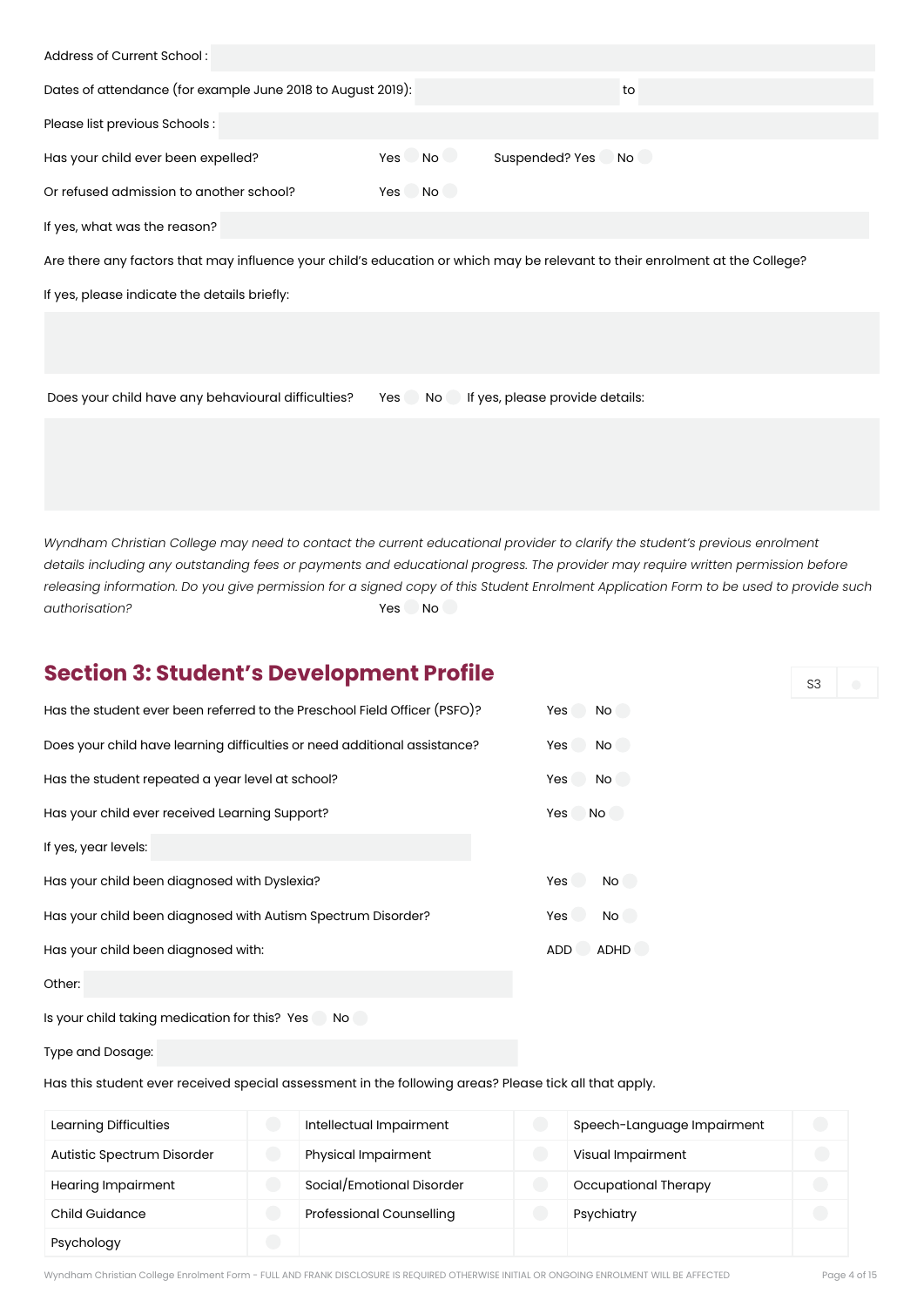## <span id="page-4-0"></span>**Section 4: Family Details**

#### **Legal Guardian**

Who is the Legal Guardian of the child? Mother Father Both Other:

Are there any other circumstances that impact the student seeking to be enrolled, that the College should be aware of? *Eg. Shared care arrangements, living apart from parental supervision, subject to court orders, child in foster care, increased privacy or confidentiality etc.* 

If Yes, please provide details:

A copy of all Court Orders or other legal issues pertaining to the child must be supplied to the College.

#### **Father/Guardian Information**

| Full name of Father/Guardian:            |                          |                      |            |
|------------------------------------------|--------------------------|----------------------|------------|
| <b>Residential Address:</b>              |                          | Suburb:              | Post Code: |
| <b>Mailing Address:</b>                  |                          | Suburb:              | Post Code: |
| Home Phone:                              | Work Phone:<br>Silent    | Mobile:              |            |
| Email:                                   |                          |                      |            |
| Place of Employment:                     |                          | Occupation:          |            |
| <b>Marital Status: Married</b><br>Single | Separated<br>Divorced    | De Facto<br>Deceased |            |
| Widowed Living with child? Full Time     | <b>Shared Care</b><br>No |                      |            |

#### **Mother/Guardian Information**

| Full name of Mother/Guardian:            |                          |             |          |            |
|------------------------------------------|--------------------------|-------------|----------|------------|
| <b>Residential Address:</b>              |                          | Suburb:     |          | Post Code: |
| <b>Mailing Address:</b>                  |                          | Suburb:     |          | Post Code: |
| Home Phone:                              | Work Phone:<br>Silent    |             | Mobile:  |            |
| Email:                                   |                          |             |          |            |
| Place of Employment:                     |                          | Occupation: |          |            |
| <b>Marital Status: Married</b><br>Single | Separated<br>Divorced    | De Facto    | Deceased |            |
| Widowed Living with child? Full Time     | <b>Shared Care</b><br>No |             |          |            |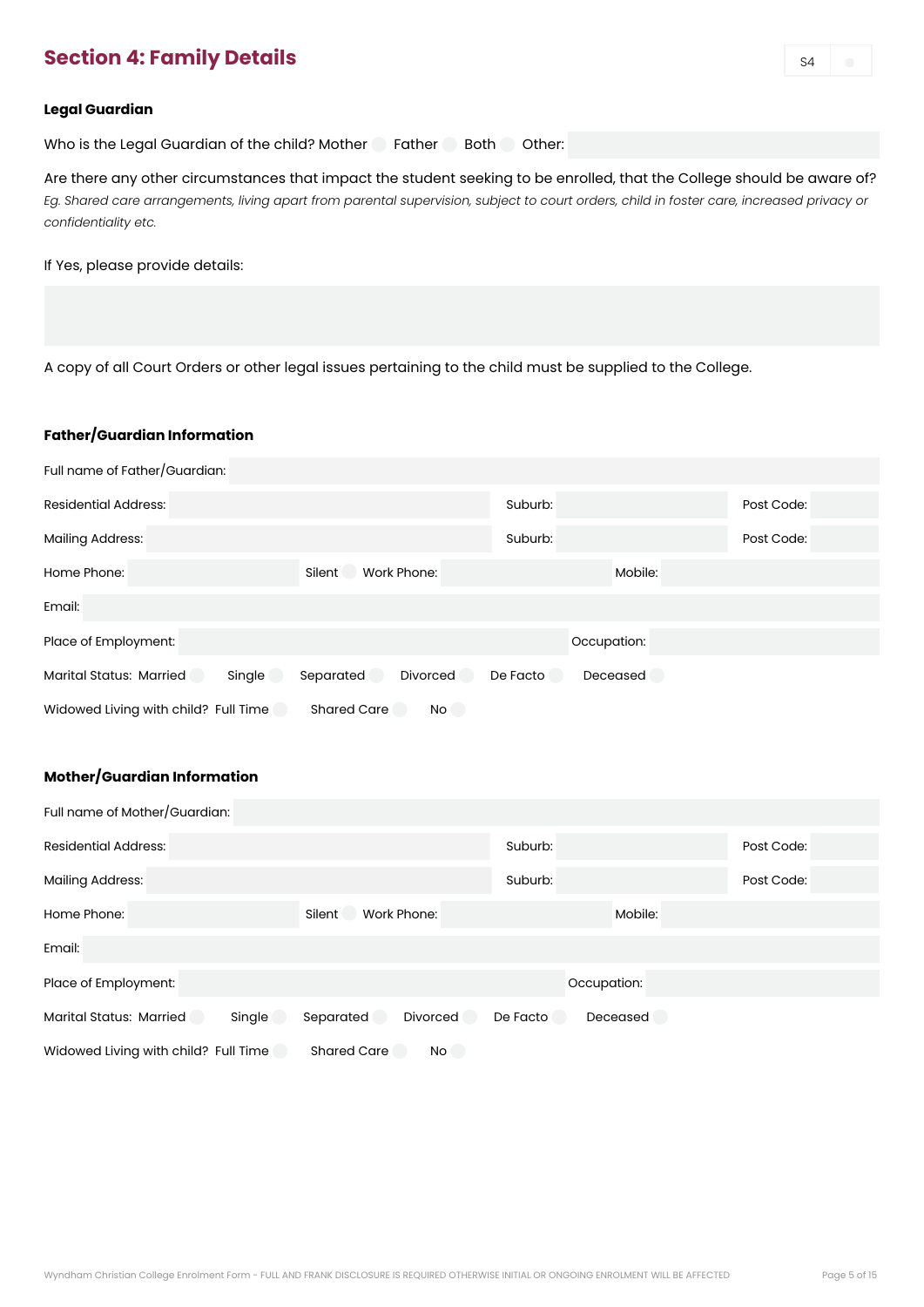#### <span id="page-5-0"></span>**Sibling Information**

Please list other children in the family, their ages, the schools they currently attend (if applicable) and their present year level:

| Name: | Date of Birth: | Present School: | Present Year Level: |
|-------|----------------|-----------------|---------------------|
|       |                |                 |                     |
|       |                |                 |                     |
|       |                |                 |                     |
|       |                |                 |                     |

Will any siblings be seeking enrolment in the future? Yes No

If yes, please advise of the year and grade of proposed enrolment:

#### **Religious Beliefs**

| Church Affliation/Religion:        |             |         |        |       |
|------------------------------------|-------------|---------|--------|-------|
| Father: Name of Congregation       | Attendance: | Regular | Seldom | Never |
| Mother: Name of Congregation       | Attendance: | Regular | Seldom | Never |
|                                    |             |         |        |       |
| Church activities: (if applicable) |             |         |        |       |
| Father:                            |             |         |        |       |
|                                    |             |         |        |       |
| Mother:                            |             |         |        |       |

In light of the information contained in the Prospectus about the College Philosophy and Aims, please make a statement below about your family's commitment to the spiritual development of your student and your reasons for seeking enrolment at Wyndham Christian College:

## **Section 5: Data Collection Form**

S5

The following information is required by the Federal Government for assessment and reporting purposes.

| Mother/Guardian Name:           | Father/Guardian Name: |
|---------------------------------|-----------------------|
| In which Country was the:       |                       |
| Mother/Guardian born:           | Father/Guardian born: |
| What is the Nationality of the: |                       |
| Mother/Guardian:                | Father/Guardian:      |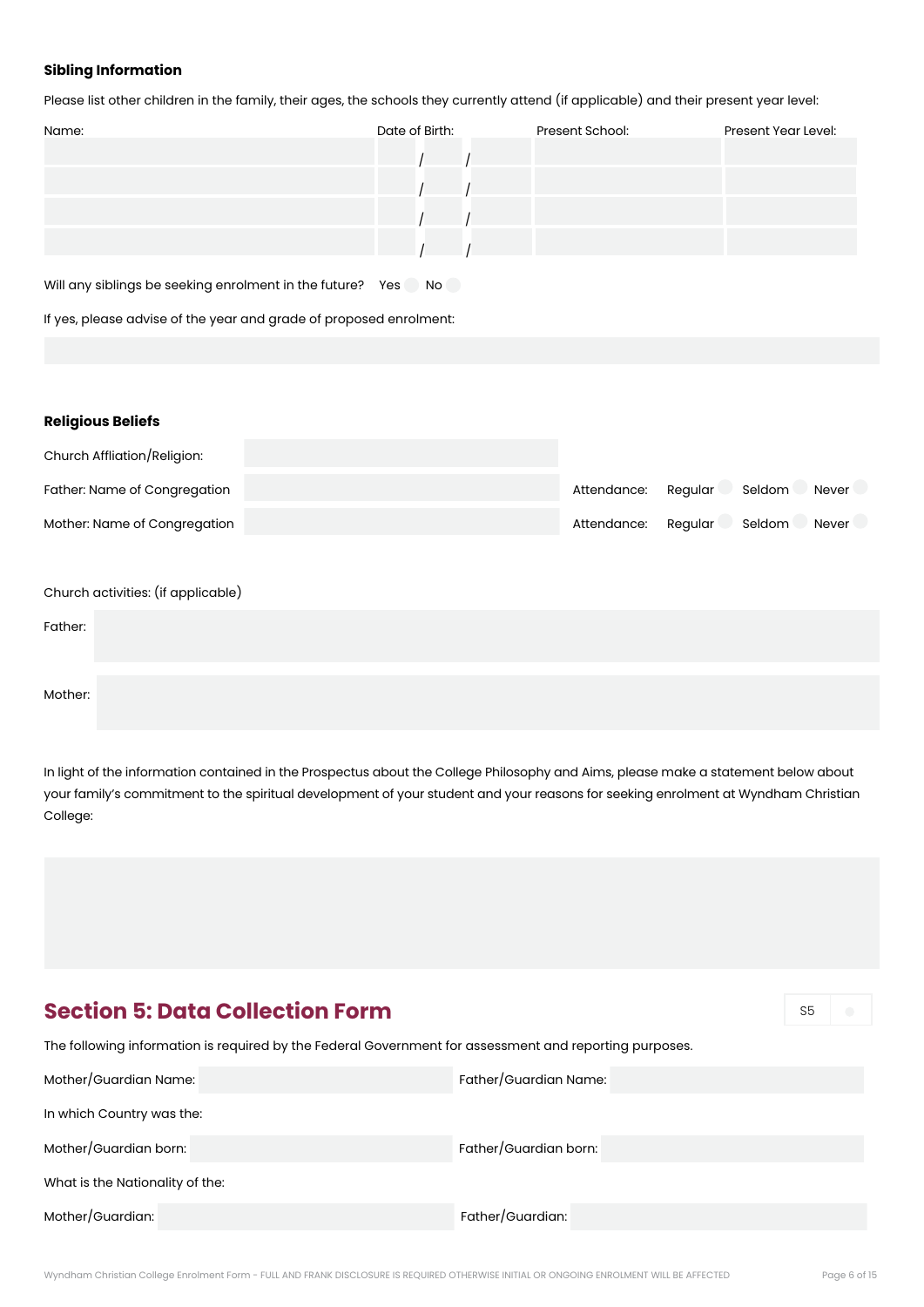#### Do the parents/Guardians speak a language other than English at Home?

*(If more than one language, indicate the one that is spoken most often.)*

|                              | <b>Student</b> | Mother/Guardian | Father/Guardian |
|------------------------------|----------------|-----------------|-----------------|
| No, English only             |                |                 |                 |
| Yes, Hindi                   |                |                 |                 |
| Yes, Telugu                  |                |                 |                 |
| Yes, Afrikaans               |                |                 |                 |
| Yes, Cantonese               |                |                 |                 |
| Yes, Creole                  |                |                 |                 |
| Yes, Maori                   |                |                 |                 |
| Yes, French                  |                |                 |                 |
| Yes, other - please Specify: |                |                 |                 |

#### What is the highest year of school the parents/guardians have completed?

*(For persons who have never attended school, mark Year 9 or equivalent or below)*

|                                 | Mother/Guardian | Father/Guardian |
|---------------------------------|-----------------|-----------------|
| Year 12 or equivalent           |                 |                 |
| Year II or equivalent           |                 |                 |
| Year 10 or equivalent           |                 |                 |
| Year 9 or equivalent (or below) |                 |                 |

What is the level of the highest qualification the parents/guardians have completed?

*(Mark one box only in each column)*

|                                                   | Mother/Guardian | Father/Guardian |
|---------------------------------------------------|-----------------|-----------------|
| Bachelor degree or above                          |                 |                 |
| Advanced Diploma/Diploma                          |                 |                 |
| Certificate I to IV (including trade certificate) |                 |                 |
| No non-school qualification                       |                 |                 |

| What is the occupation group of Mother/Guardian: |  |
|--------------------------------------------------|--|
| What is the occupation group of Father/Guardian: |  |

*Occupation Groups are listed below.*

#### **Parent Occupation Groups**

Please Note: If the person has not been in paid work in the last 12 months, please write a number '8' in the box. If the person is not currently in paid work but had a job or retired in the last 12 months, please use the person's last occupation.

| Group 1: Senior management<br>in large business organisation, | Senior executive/manager/department head in industry, commerce, media or other large organisation. Public<br>service manager [Section head or above], regional director, health/education/police/fire. |
|---------------------------------------------------------------|--------------------------------------------------------------------------------------------------------------------------------------------------------------------------------------------------------|
| government administration                                     | Services administrator.                                                                                                                                                                                |
| & Defence & qualified                                         | Other administrator [school principal, faculty head/dean, library/museum/gallery director, research facility                                                                                           |
| professionals                                                 | director.                                                                                                                                                                                              |
|                                                               | Defence Forces Commissioned Officer Professionals [generally have degree or higher].                                                                                                                   |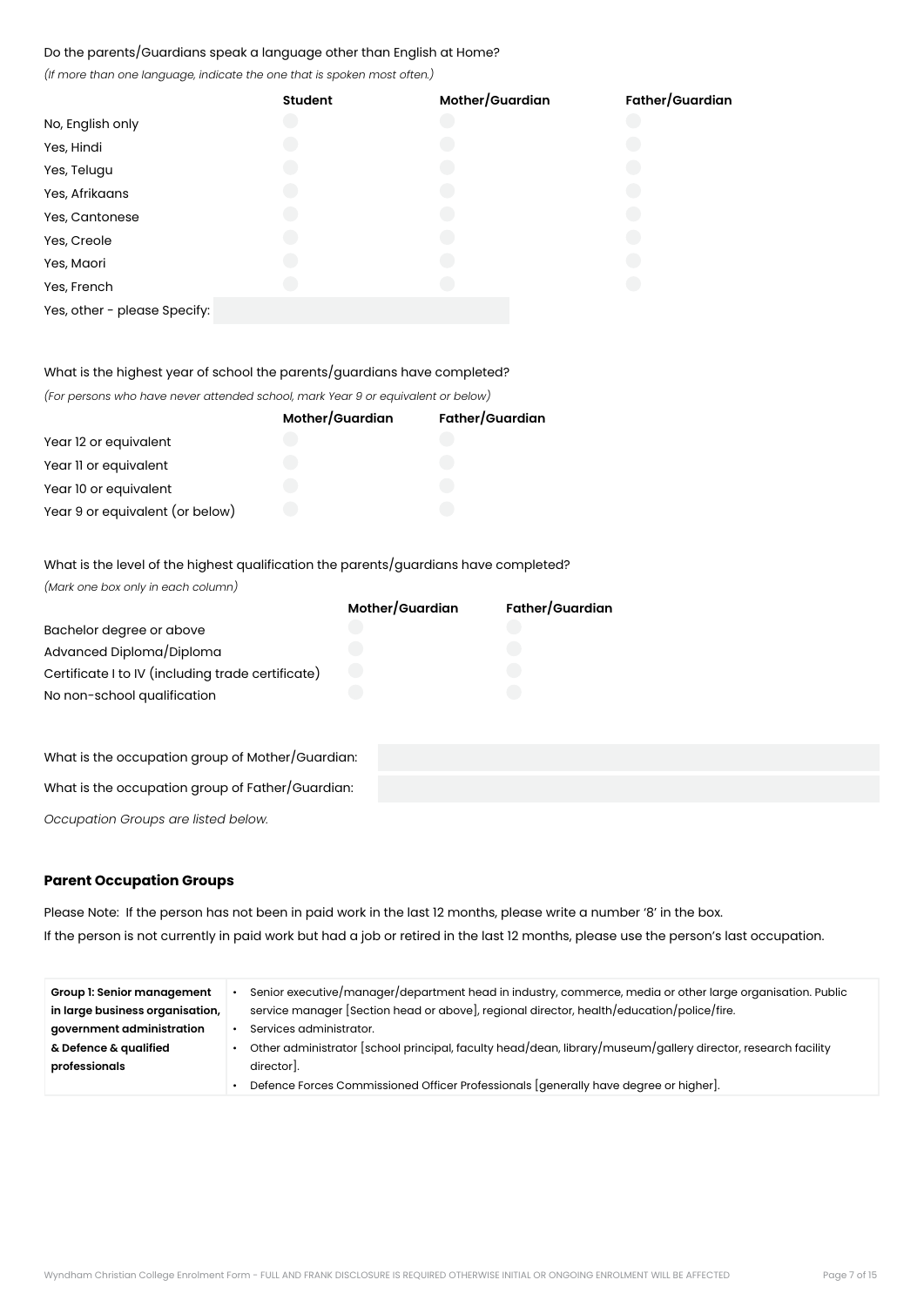<span id="page-7-0"></span>

| Group 2: Other business<br>managers, arts/media/<br>sports-persons and associate<br>professionals | Owner/manager of farm, construction, import/export, wholesale, manufacturing, transport, real estate business.<br>Specialist manager [finance/engineering/production/personnel/industrial relations/sales/marketing].<br>Financial services manager [bank branch manager, finance/investment/insurance broker, credit/loans officer]<br>Retail sales/services manager [shop, petrol station, restaurant, club, hotel/motel, cinema, theatre, agency] Arts/<br>media/sports [musician, actor, dancer, painter, potter, sculptor, journalist, author, media presenter, photographer,<br>designer, illustrator, proof reader, sportsman/woman, coach, trainer, sports official].<br>Associate professionals generally have diploma/technical qualifications.                                                                                                                                                                                                                                                                                                                                                                                                                                                                                                             |
|---------------------------------------------------------------------------------------------------|-----------------------------------------------------------------------------------------------------------------------------------------------------------------------------------------------------------------------------------------------------------------------------------------------------------------------------------------------------------------------------------------------------------------------------------------------------------------------------------------------------------------------------------------------------------------------------------------------------------------------------------------------------------------------------------------------------------------------------------------------------------------------------------------------------------------------------------------------------------------------------------------------------------------------------------------------------------------------------------------------------------------------------------------------------------------------------------------------------------------------------------------------------------------------------------------------------------------------------------------------------------------------|
| Group 3: Tradesmen/women,<br>clerks and skilled office, sales<br>and service staff                | Tradesmen/women [generally have completed a 4 year Trade Certificate, usually by apprenticeship]. All trades<br>$\bullet$<br>men/women are included in this group.<br>Clerks [bookkeeper, bank/PO clerk, statistical/actuarial clerk, accounting/claims/audit clerk, payroll clerk,<br>recording/registry/filing clerk, betting clerk, stores/inventory clerk, purchasing/order clerk, freight/transport/<br>shipping clerk, bond clerk, customs agent, customer services clerk, admissions clerk] Skilled office, sales and<br>service staff.<br>Office [secretary, personal assistant, desktop publishing operator, switchboard operator].<br>Sales [company sales representative, auctioneer, insurance agent/assessor/loss adjuster, market researcher]<br>Service [aged/disabled/refuge/child care worker, nanny, meter reader, parking inspector, postal worker, courier,<br>travel agent, tour guide, flight attendant, fitness instructor, casino dealer/supervisor]                                                                                                                                                                                                                                                                                          |
| Group 4: Machine operators,<br>hospitality staff, assistants,<br>labourers and related workers    | Drivers, mobile plant, production/processing machinery and other machinery operators.<br>$\bullet$<br>Hospitality staff [hotel service supervisor, receptionist, waiter, bar attendant, kitchen-hand, porter, housekeeper]<br>Office assistants, sales assistants and other assistants.<br>Sales [sales assistant, motor vehicle/caravan/parts salesperson, checkout operator, cashier.<br>$\bullet$<br>bus/train conductor, ticket seller, service station attendant, car rental desk staff, street vendor, telemarketer, shelf<br>stacker].<br>Assistant/aide [trades' assistant, school/teacher's aide, dental assistant, veterinary nurse, nursing assistant,<br>museum/gallery attendant, usher, home helper, salon assistant, animal attendant]<br>Labourers and related workers.<br>Defence Forces ranks below senior NCO not included above.<br>Agriculture, horticulture, forestry, fishing, mining worker [farm overseer, shearer, wool/hide classer, farm hand,<br>horse trainer, nurseryman, greenkeeper, gardener, tree surgeon, forestry/logging worker, miner, seafarer/fishing<br>hand.<br>Other worker [labourer, factory hand, storeman, guard, cleaner, caretaker, laundry worker, trolley collector, car park<br>attendant, crossing supervisor]. |

## **Section 6: Student Medical Information**

This information is needed in the case of emergency if your child needs transportation to hospital by ambulance.

Doctor's Name / Medical Centre Name:

Doctor's / Medical Centre Phone:

Doctor's / Medical Centre Address:

In an emergency, which parent/guardian should be contacted first?

Parents must complete a Notification/Request to Administer Medication form when providing medication for students.

#### **Student Medical Details**

Does your child suffer from any of the following? If yes, please give specific details.

| <b>Condition</b> (Please tick any that apply) |            | Details (Warning signs/Symptoms/Severity/Occurrence/Treatment/Medications/Restrictions etc.) |
|-----------------------------------------------|------------|----------------------------------------------------------------------------------------------|
| <b>Acquired Brain Injury</b>                  | $\bigodot$ |                                                                                              |
| Anxiety                                       | $\bigodot$ |                                                                                              |
| Anaphylactic Reaction                         | $\bigodot$ |                                                                                              |
| Asthma                                        | $\bigodot$ |                                                                                              |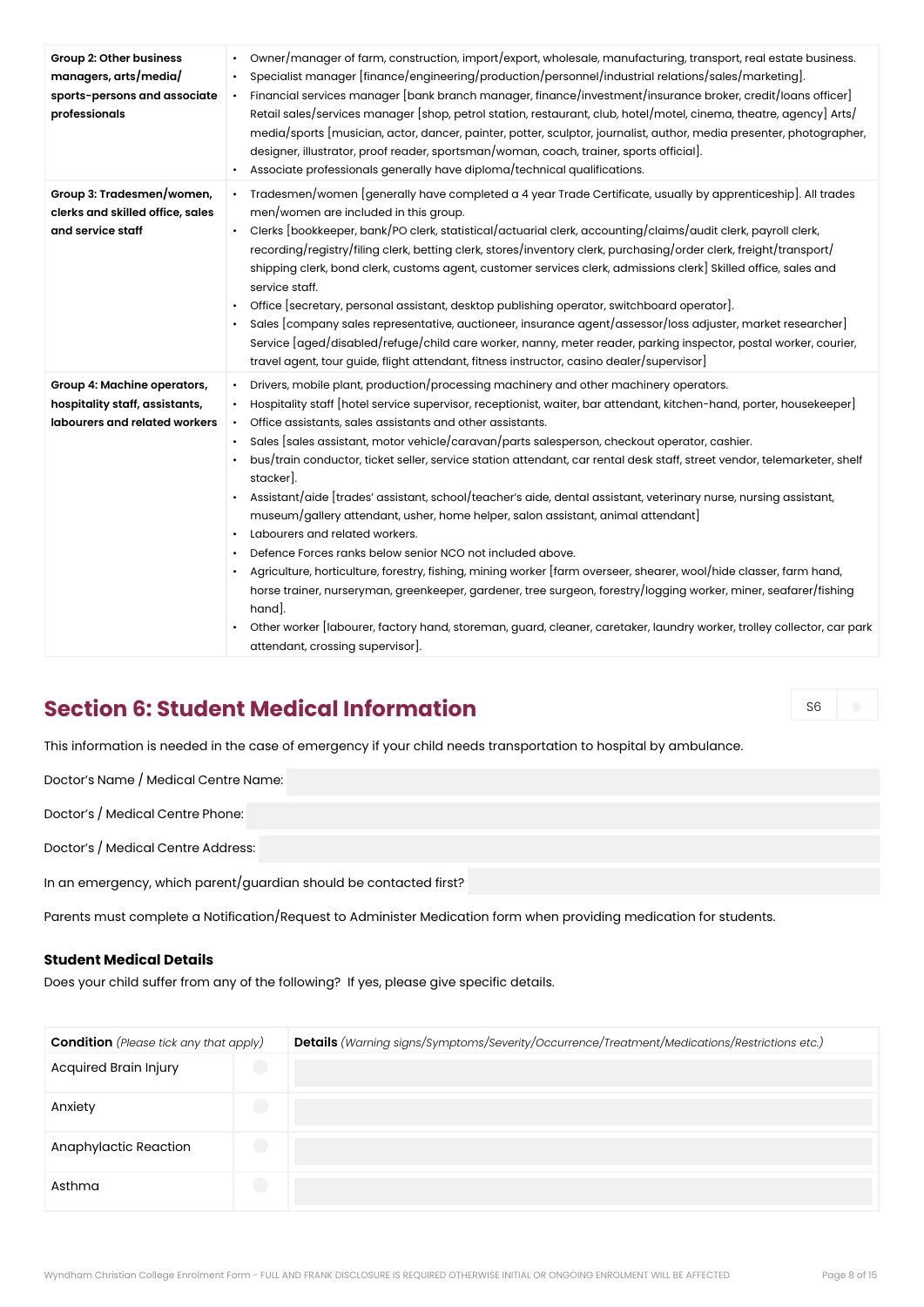| <b>Condition</b> (Please tick any that apply) |            | Details (Warning signs/Symptoms/Severity/Occurrence/Treatment/Medications/Restrictions etc.) |
|-----------------------------------------------|------------|----------------------------------------------------------------------------------------------|
| <b>Blood Disorders</b>                        | $\bigodot$ |                                                                                              |
| <b>Cardiac Condition</b>                      | $\bigodot$ |                                                                                              |
| <b>Diabetes</b>                               | $\bigodot$ |                                                                                              |
| Eczema                                        | $\bigodot$ |                                                                                              |
| Epilepsy                                      | $\bigodot$ |                                                                                              |
| <b>Hay Fever</b>                              | $\bigodot$ |                                                                                              |
| Headaches/Migraines                           | $\bigodot$ |                                                                                              |
| Hearing/Sight Condition                       | $\bigodot$ |                                                                                              |
| Muscular/Joint Problems                       | $\bigodot$ |                                                                                              |
| Other (Please specify)                        | $\bigodot$ |                                                                                              |

If your child experiences Asthma (Moderate to Severe), Anaphylaxis, Diabetes (Type 1) or Epilepsy, please provide a copy of their management plan or letter from a medical practitioner explaining what to do in case of emergency.

Has the student been admitted to hospital for Asthma? Yes No

#### **Allergic Reaction Management Plan**

Does your child have any allergies e.g. Latex (Bandaids), Nuts, Eggs, Animals, Dairy Products, Bee Stings etc.

Yes No If yes, type of allergy:

Signs and symptoms of reaction:

What medication is taken (if any) for the prevention of allergic reaction:

What treatment is followed if an allergic reaction occurs:

Has the student at any time in the past suffered from:

| A Localised reaction (any rash/itching/swelling at the point of contact with allergen)?         | No.<br>Yes |
|-------------------------------------------------------------------------------------------------|------------|
| A Systematic reaction (any rash/itching/swelling away from the point of contact with allergen)? | Yes No     |
| Has the student been admitted to hospital for an Allergic Reaction?                             | Yes No     |
| Does the student take adrenaline (Epi-Pen) when suffering from an allergic reaction?            | No<br>Yes  |

If **'Yes**' was the answer to any of the questions above, please provide a copy of the student's Allergy Management Plan and Emergency Routine which your Medical Practitioner has documented.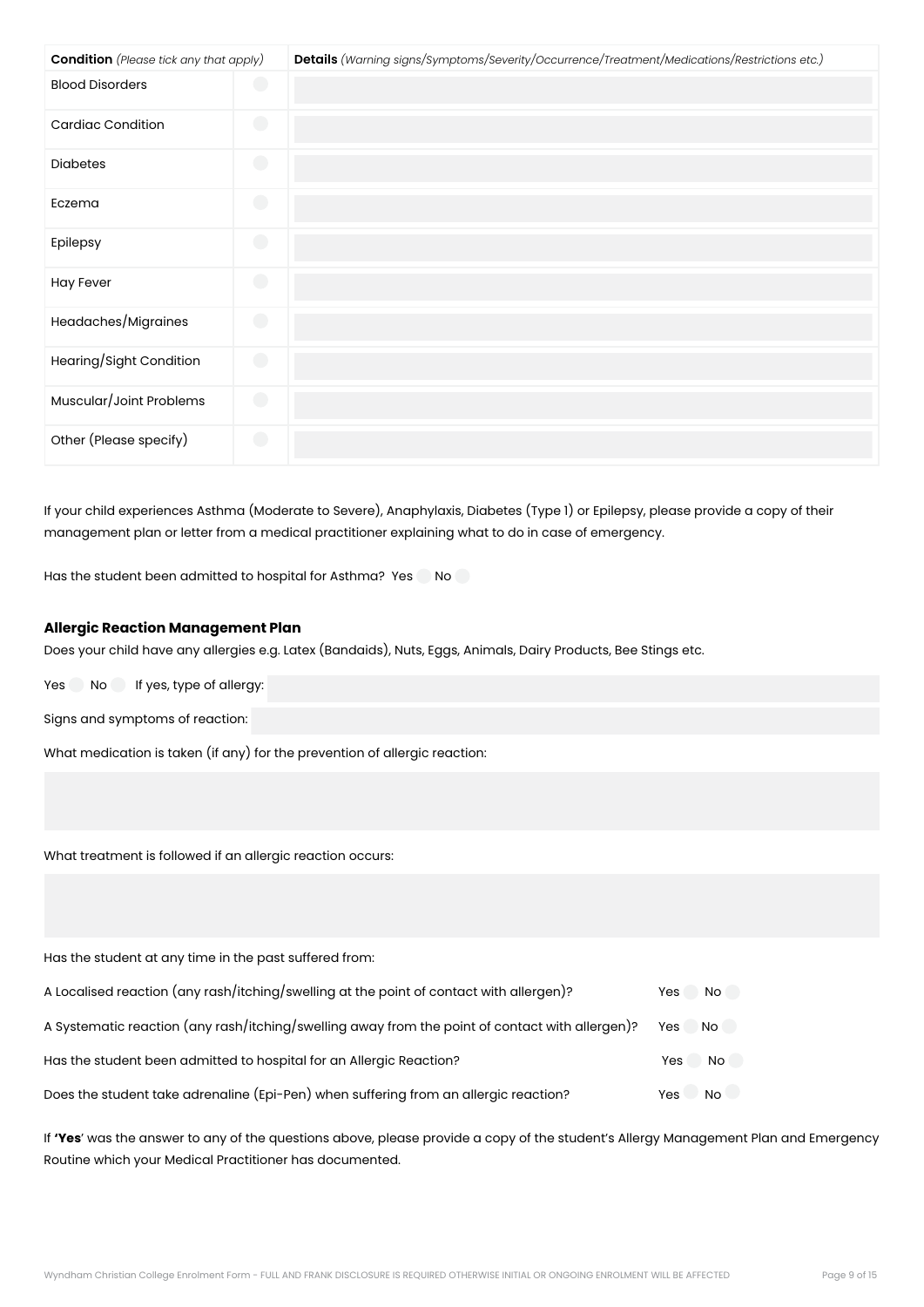## <span id="page-9-0"></span>**Section 7: Administration of Medical Care**

- 1. I hereby give permission for the provision of any necessary urgent medical treatment for my child/ren. Costs of this treatment will be paid by us the parents/guardians.
- 2. The guidelines for the administration of medication to students are as follows:

A. The College First Aid Officer may only administer medication when the medication is in correct pharmaceutical packaging, is labeled by the pharmacist with the student's full and correct name and the dosage. Parents must write a note requesting the teacher to administer the medication, stating the times and dosage required. We will under no circumstances administer medication without the above and written instruction from the parent.

- B. If a student is unwell and the parent/guardian or emergency contact cannot be reached, the student will be admitted to First Aid or alternatively remain in the classroom.
- C. Please note that the College is unable to administer Panadol to students. In the event of a student experiencing a headache or other form of pain and being in need of pain relief, the College Office will phone you (the parent/guardian) or emergency contact with the option of collecting your child or bringing appropriate medication to the College to administer to the child yourself.

#### **I have read and understand the above information regarding the administration of medical care.**

| Signature - Mother/Guardian: | Father/Guardian: |       |  |
|------------------------------|------------------|-------|--|
|                              |                  | Date: |  |

#### **Emergency Contacts Other than Parents** *(to be used when attempts to contact parents are unsuccessful)*

If we cannot contact you in the event of an emergency, please provide contact details of at least two other contacts. Ideally, the contact person should be someone who lives in Melbourne and who is able to act on your behalf in an emergency. Please ensure that you have discussed with the people listed on this page their willingness to be emergency contacts.

|    | Name:       |             | Relationship to child: |         |
|----|-------------|-------------|------------------------|---------|
|    | Home Phone: | Work Phone: |                        | Mobile: |
| 2. | Name:       |             | Relationship to child: |         |
|    | Home Phone: | Work Phone: |                        | Mobile: |
| 3. | Name:       |             | Relationship to child: |         |
|    | Home Phone: | Work Phone: |                        | Mobile: |
|    |             |             |                        |         |

## **Section 8: Marketing**

How did you hear about Wyndham Christian College? *(Please tick as many as apply to you)*

| <b>WORD OF MOUTH</b>   |                     |               |                                               |
|------------------------|---------------------|---------------|-----------------------------------------------|
| <b>Existing Family</b> | <b>Staff Member</b> | Friend        | $\left( \begin{array}{c} \end{array} \right)$ |
| Pastor                 | Past Parent/Student | Church        | $\overline{\phantom{a}}$                      |
|                        |                     |               |                                               |
| <b>ADVERTISING</b>     |                     |               |                                               |
| Website                | Radio               | Television    | $\overline{\phantom{a}}$                      |
| Billboard/Signage      | Letter Box Drop     | Open Day/Tour | $\overline{\phantom{a}}$                      |
| Social Media           |                     |               |                                               |

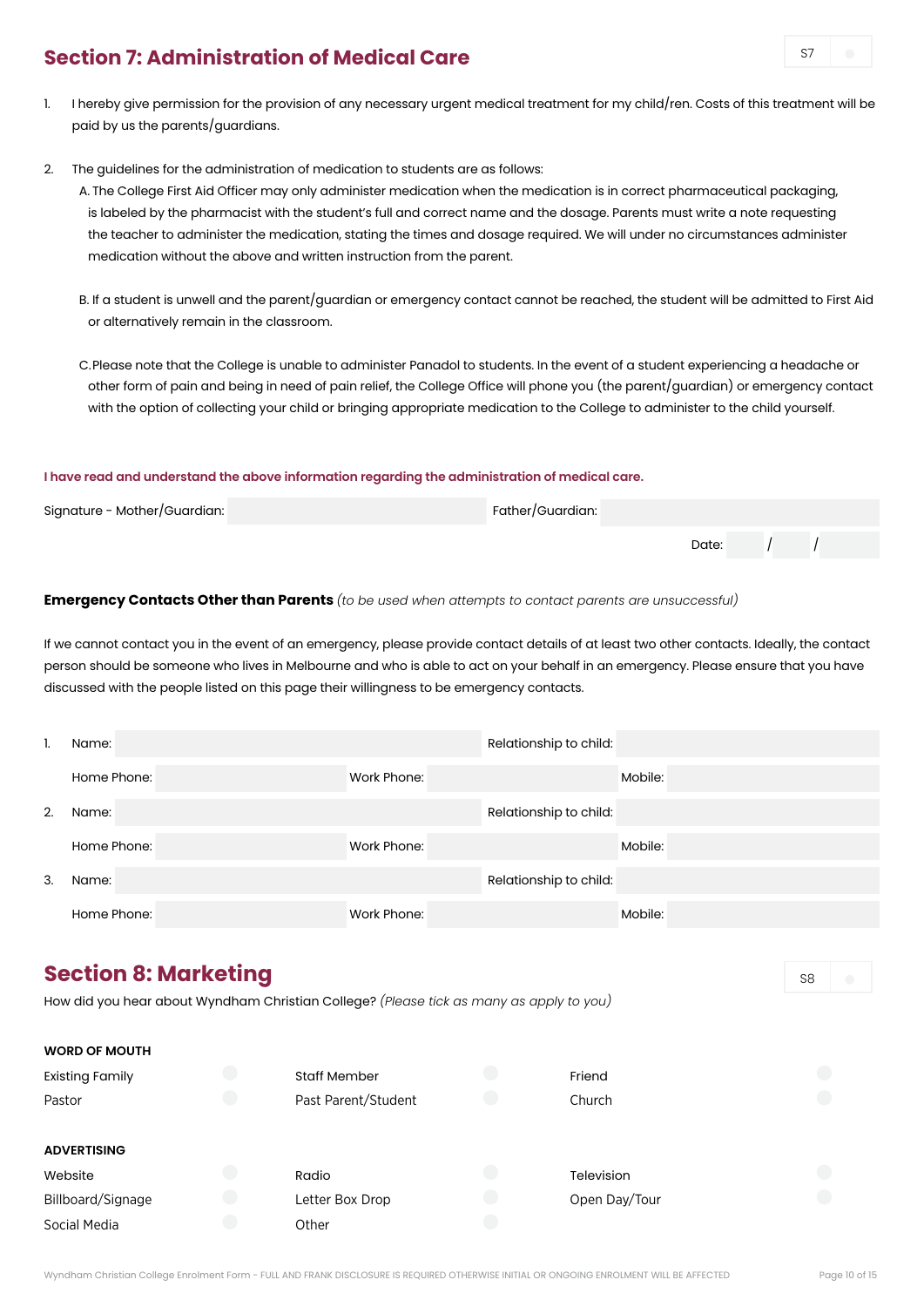<span id="page-10-0"></span>

| If other, please let us know:                                                                    |                          |                             |            |                                   |            |
|--------------------------------------------------------------------------------------------------|--------------------------|-----------------------------|------------|-----------------------------------|------------|
|                                                                                                  |                          |                             |            |                                   |            |
|                                                                                                  |                          |                             |            |                                   |            |
|                                                                                                  |                          |                             |            |                                   |            |
|                                                                                                  |                          |                             |            |                                   |            |
|                                                                                                  |                          |                             |            |                                   |            |
| What influenced you to enrol at Wyndham Christian College? (Please tick as many as apply to you) |                          |                             |            |                                   |            |
| Academic Excellence                                                                              | O                        | <b>College's Reputation</b> | O          | Co-Curricular Activities          | 0          |
| <b>Christian Values</b>                                                                          | $(\ \ )$                 | Prep to Year 12 School      | $\bigodot$ | Unhappy with current school       | $\bigodot$ |
| Discipline                                                                                       | $\bigodot$               | Past Parent/Student         | $\bigodot$ | Looking for Independent Education | $\bigodot$ |
| Locality                                                                                         | $\bigodot$               | College Tour                | $\bigodot$ | <b>Existing Parent</b>            | $\bigodot$ |
| Recommended by: Pastor                                                                           | $\hspace{0.1in} \bullet$ | <b>Staff Member</b>         | $\bigodot$ | Other                             |            |
| If other, please let us know:                                                                    |                          |                             |            |                                   |            |
|                                                                                                  |                          |                             |            |                                   |            |
|                                                                                                  |                          |                             |            |                                   |            |
|                                                                                                  |                          |                             |            |                                   |            |
|                                                                                                  |                          |                             |            |                                   |            |

## **Section 9: Tuition Fees**

SO

S10

#### **Responsibility for paying fees:**

|             | Both parents' equal responsibility |  |        |  |  |
|-------------|------------------------------------|--|--------|--|--|
| Father only |                                    |  |        |  |  |
| Mother only |                                    |  |        |  |  |
| Third Party | <b>Contact Name:</b>               |  | Phone: |  |  |

Do you hold an Australian Government concession card (i.e. Health Care or Pension Card, DVA Gold Card)? Yes No

*(If yes, please attach a copy)* 

## **Section 10: Student Media Consent and Release Form**

Throughout the school year, students may be included in activities to promote Wyndham Christian College learning activities and student achievements. This is understood to be part of the acceptance of the student's enrolment at Wyndham Christian College. The general permission given at enrolment for use of photo / video for a student is for all the time the student is at Wyndham ChristianCollege. Should a parent prefer that their child not appear in photographs, the Head of Campus should be notified in writing or via email.

While every endeavour will be made not to include this student in photographs from then on, the very nature of some team sports and other College activities - and the inability to control all photographic opportunities, means that a complete absence of photographic images may prove impossible, and parents need to understand that this is the case. The College will remind parents and guardians to notify the College if they wish to vary the permissions previously provided. Please note: For specific advertising, promotional and marketing programs in print or digital media, the College will issue an individual permission request.

I hereby consent to Wyndham Christian College and its employees, third-party contractors and authorised media organisations ("Wyndham ") permission to use my child/ren's image in any form of medium Wyndham see fit (including but not limited to television, printed and online publications which may include social media such as Facebook, Youtube and Instagram).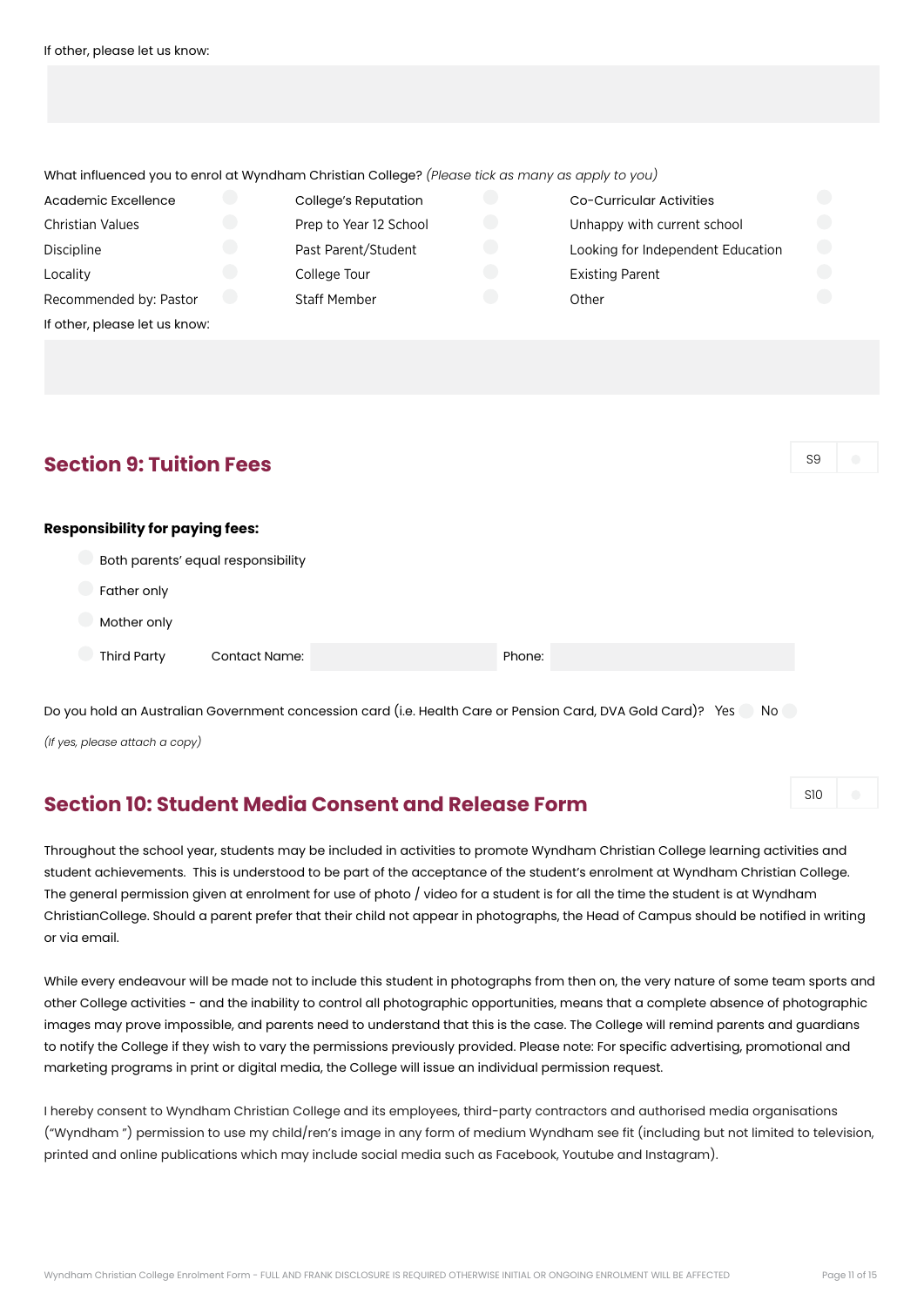<span id="page-11-0"></span>I understand that Wydham cannot control the action of a third party who may adopt any image of my child published by Wyndham in any form of medium, and I agree I will not hold Wyndham responsible in such an instance.

| I hereby give permission for my child to be included in all College publicity. Yes | Date:            |  |  |  |
|------------------------------------------------------------------------------------|------------------|--|--|--|
| Signature - Mother/Guardian:                                                       | Father/Guardian: |  |  |  |

## **Section 11: Family Reference**

All new applications **MUST** be supported by a family reference (sibling applications excluded). The letter of reference **MUST** be from someone in a professional capacity who is not related to the family. It **MUST** be written on an official letterhead and signed by the referee.

Referees can include:

- Senior Pastor/ Church leader/ Deacon/ Sunday School leader/ Senior Leadership (at your family's place of worship)
- Family's Doctor, Dentist, Accountant, previous Principal or classroom teacher
- Your Child's childcare or Kindergarten Teacher

The Letter does not need to be more then a few sentences long but must include how long the person has known the family, what the relationship is and that they can attest that your family is of good character.

## **Section 12: Enrolment Application Fee**

For each student application, there is a non-refundable fee of \$100 to assist with the administration of applications. This fee is due and payable at the time the application is submitted.

Payment can be made via:

| Credit card:            | At our office or via phone 03 8740 4770 |  |  |  |  |
|-------------------------|-----------------------------------------|--|--|--|--|
| <b>Direct Transfer:</b> | Wyndham Christian College               |  |  |  |  |
|                         | BSB: 063-182                            |  |  |  |  |
|                         | $A/C$ : 11500769                        |  |  |  |  |
|                         | Ref: Applicant name                     |  |  |  |  |
|                         |                                         |  |  |  |  |

*Lodgement of this application and payment of the registration fee does not ensure enrolment.*

## **Standard Collection Notice**

- 1. The College collects personal information, including sensitive information about students and parents or guardians before and during the course of a student's enrolment at the College. This may be in writing or in the course of conversations. The primary purpose of collecting this information is to enable the College to provide schooling to students enrolled at the College, exercise its duty of care, engage in marketing/fundraising and perform necessary associated administrative activities, which will enable students to take part in all the activities of the College.
- 2. Some of the information collected by Wyndham College is to satisfy the College's legal obligations, particularly to enable the College to discharge its duty of care.
- 3. Laws governing or relating to the operation of a school require certain information to be collected and disclosed. These include relevant Education Acts, and Public Health, and Child Protection laws.
- 4. Health information about students is sensitive information within the terms of the Australian Privacy Principles (APPs) under the Privacy Act 1988. The College may require medical reports about students to be provided from time to time.

S11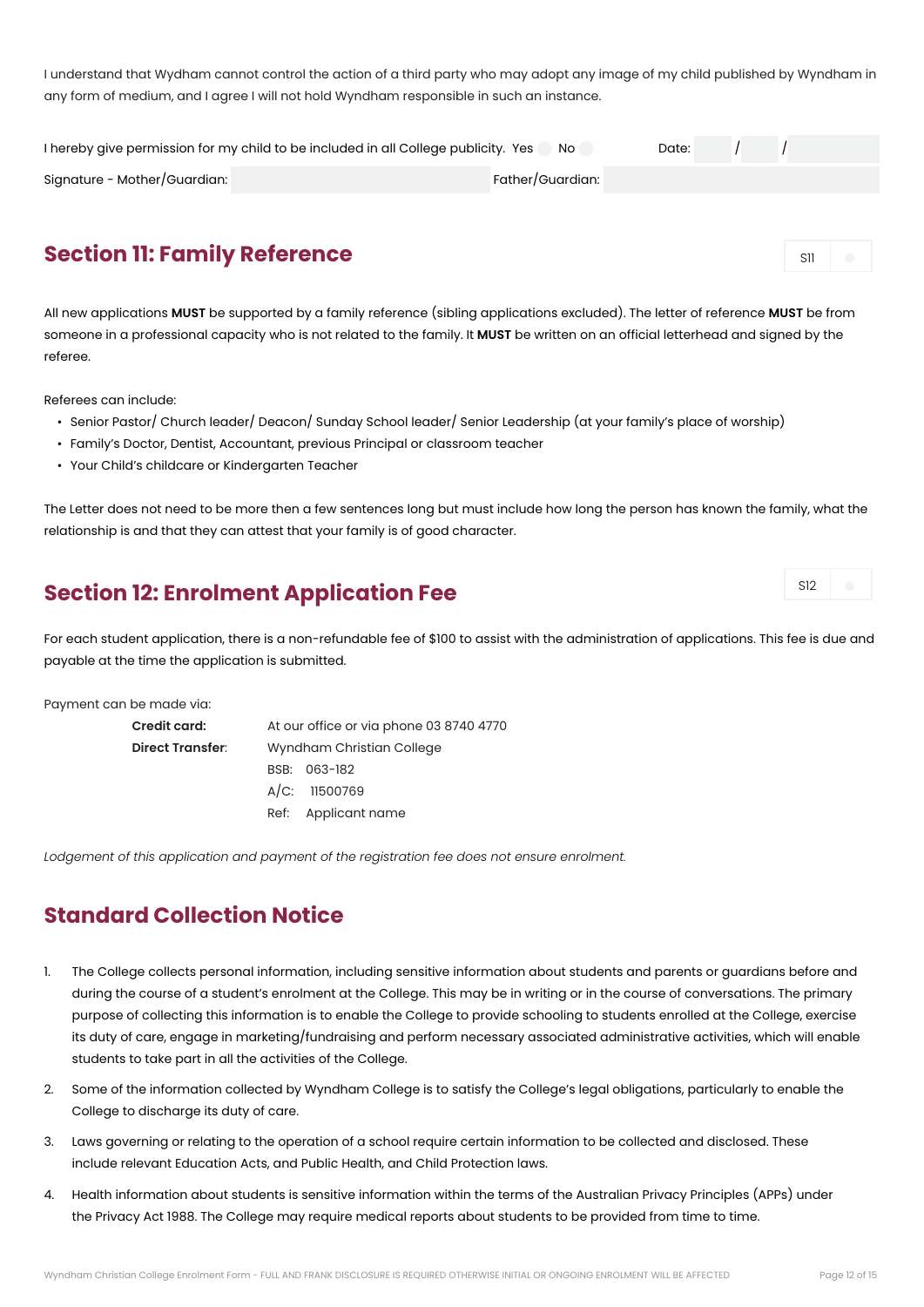- 5. The College may disclose personal and sensitive information for educational, legal, administrative, marketing and support purposes. This may include to:
	- other schools and teachers at those schools;
	- government departments (including for policy and funding purposes);
	- medical practitioners;
	- people providing educational, support and health services to the College, including specialist visiting teachers, sports coaches, volunteers, and counsellors;
	- providers of learning and assessment tools;
	- assessment and educational authorities, including the Australian Curriculum, Assessment and Reporting Authority (ACARA) and NAPLAN Test Administration Authorities (who will disclose it to the entity that manages the online platform for NAPLAN);
	- people providing administrative, legal and financial services to the College;
	- anyone authorised by the parents or guardians for the College to disclose information to; and
	- anyone to whom the College is required or authorised by law, including child protection laws, to disclose the information.
- 6. Personal information collected from students is regularly disclosed to their parents or guardians.
- 7. The College may use online or 'cloud' service providers to store personal information and to provide services to the College that involve the use of personal information, such as services relating to email, instant messaging and education and assessment applications. Some limited personal information may also be provided to these service providers to enable them to authenticate users that access their services. This personal information may reside on a cloud service provider's servers which may be situated outside Australia. Further information about the College's use of online or 'cloud' service providers is contained in the College's Privacy Policy.
- 8. The College's Privacy Policy, accessible on the College's website, sets out how parents or students may seek access to and correction of their personal information which the College has collected and holds. However, access may be refused in certain circumstances such as where access would have an unreasonable impact on the privacy of others, where access may result in a breach of the College's duty of care to a student, or where students have provided information in confidence. Any refusal will be notified in writing with reasons if appropriate.
- 9. The College's Privacy Policy also sets out how parents and students can make a complaint about a breach of the APPs and how the complaint will be handled.
- 10. The College may engage in fundraising activities. Information received from parents or guardians may be used to make an appeal for funds. It may also be disclosed to organisations that assist in the College's fundraising activities solely for that purpose. Wyndham Christian College will not disclose personal information to third parties for their own marketing purposes without consent.
- 11. Photographs / video footage of students may be used by the College in print and on digital media in reporting on student activities within the College and to the College community and alumni. This is understood to be part of the acceptance of the student's enrolment at Wyndham Christian College. The general permission given at enrolment for use of photo / video for a student is for all the time the student is at Wyndham Christian College. Should a parent prefer that their child not appear in photographs, the Head of Campus should be notified in writing or via email. While every endeavour will be made not to include this student in photographs from then on, the very nature of some team sports and other College activities - and the inability to control all photographic opportunities, means that a complete absence of photographic images may prove impossible, and parents need to understand that this is the case. The College will remind parents and guardians to notify the College if they wish to vary the permissions previously provided. Please note: For specific advertising, promotional and marketing programs in print or digital media, the College will issue an individual permission request.
- 12. The College may include students' and students' parents' contact details in a class list and College directory or on the College Portal and make these details available to parents, parent associations, sporting support groups and other co-curricular groups within the College.
- 13. Parents or guardians are encouraged to inform relevant persons if they do not wish their contact details to be shared with others. For a full copy of the Privacy Policy, please visit the college website: https://www.wyndhamcc.vic.edu.au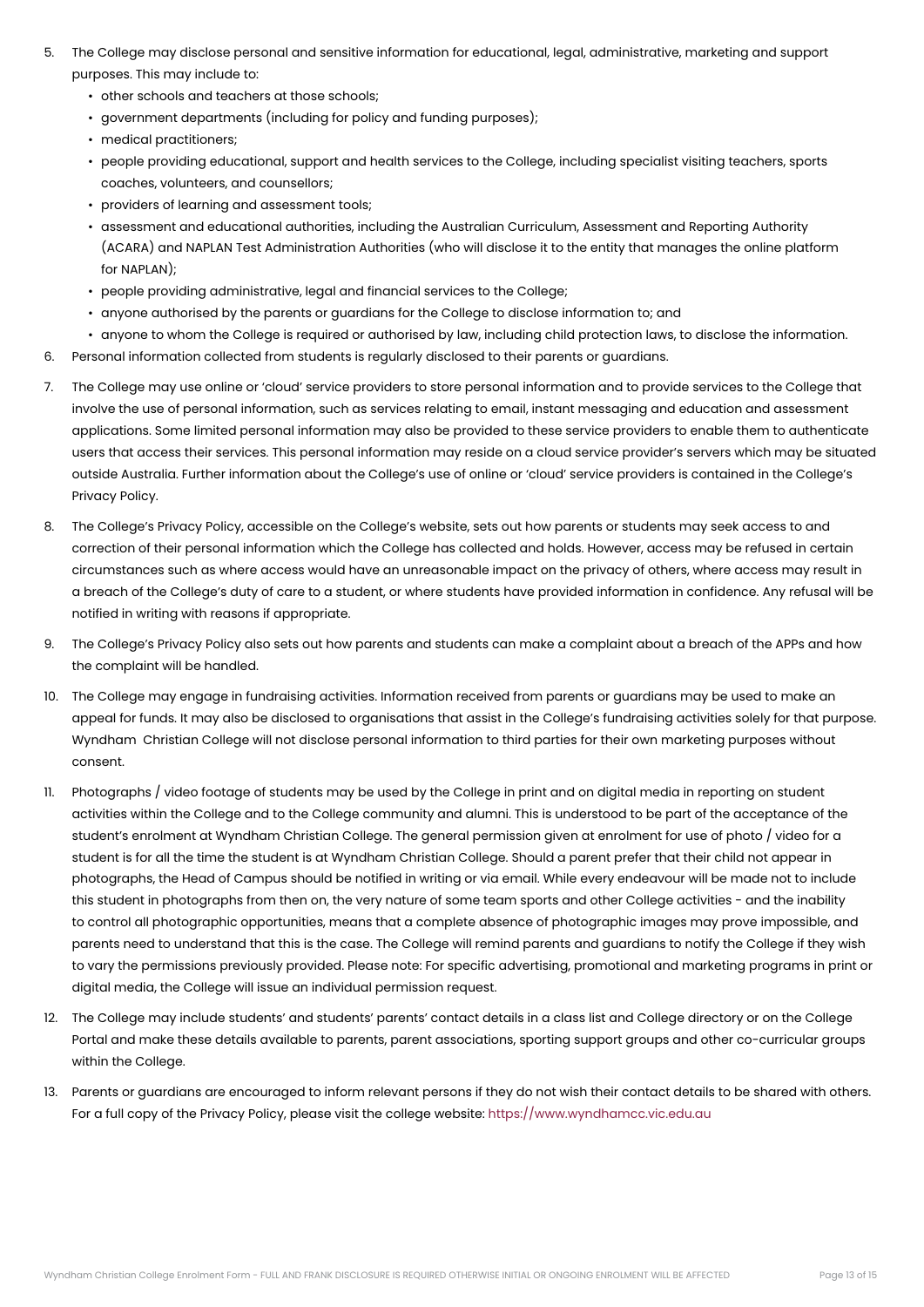### <span id="page-13-0"></span>**Parent Check List**

Documents required to be submitted with this Application:

*\*Please tick to ensure you have included all items*

- Copy of Birth Certificate Parents/ Guardian Proof of identification e.g. passport, driver's license Completed Immunisation Certificate Latest Reports from current school All NAPLAN Results if proposed entry is grade 4 and higher *(if applicable)*
	- Medical Reports i.e. Asthma Plan, Anaphylaxis/EpiPen plan *(if applicable)*
	- Learning Support/Educational Assessment Documents *(if applicable)*
	- Copy of Health Care Card/Concession Card *(if applicable)*
	- Mental Health Reports *(if applicable)*
	- Current Visa status certificate *(if applicable)*
	- Current Court/Family Orders *(if applicable)*
	- Family Reference

Identity documents submitted with the Application (birth certificate, passport etc) are to be scanned or photocopied versions (we cannot accept originals).

#### **Declaration (to be signed by both parents)**

I/We declare that the information contained in this Application for Enrolment is true and correct in every particular. I/We will promptly advise the College of any of the information contained in this application changes or becomes inaccurate.

I/We agree that if this Application for Enrolment is accepted, the relationship between me/us and the College shall be regulated by Wyndham Christian College – General Regulations as approved by the Head of Campus of the College from time to time and we accept we are liable jointly and severally for all amounts due to the College.

If my/our child is transferring from another school, I/we authorise you to obtain from that school other information such as student's previous enrolment details including any outstanding fees or payments and educational progress. Both parents' signatures are required, unless the parent is the sole custodian, in which case a copy of the relevant court order (where a custody order exists) should be provided.

I/we have read the Wyndham Christian College statement of faith and agree to support the values and beliefs of the College. I/we understand that Wyndham Christian College will provide a Christian education and that my/our child will be taught the basic truths contained within the Bible.

#### Parent/Guardian 1:

| Name:              | Signature | Date: |  |
|--------------------|-----------|-------|--|
|                    |           |       |  |
| Parent/Guardian 2: |           |       |  |
| Name:              | Signature | Date: |  |